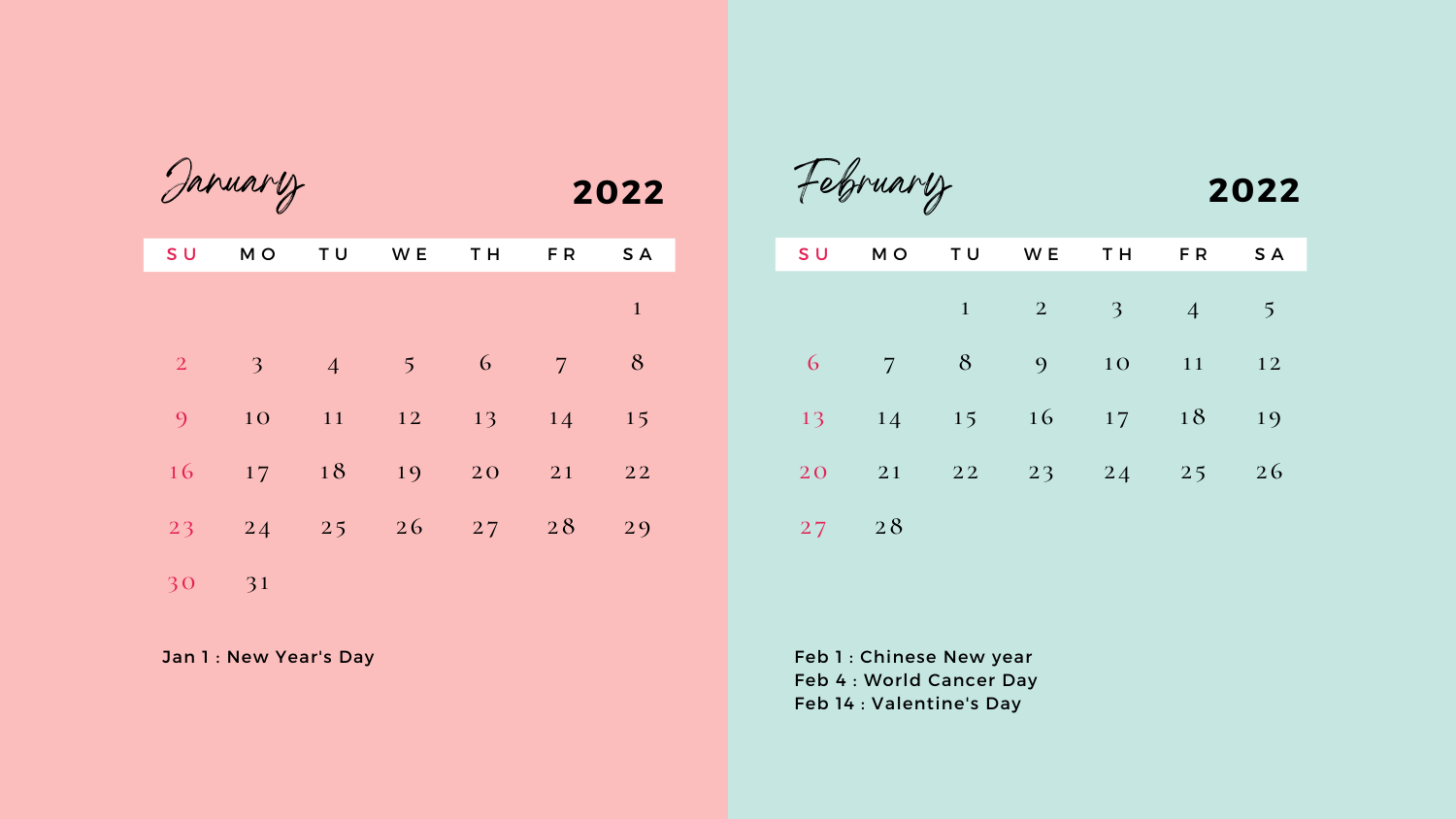| S U | M O            | <b>TU</b>    | WE TH                      |                          | FR             | S A            |
|-----|----------------|--------------|----------------------------|--------------------------|----------------|----------------|
|     |                | $\mathbf{1}$ | $\overline{\phantom{a}}$ 2 | $\overline{\phantom{a}}$ | $\overline{4}$ | 5 <sup>1</sup> |
| 6   | $\overline{7}$ | 8            | 9                          | 10<br><b>CONTRACTOR</b>  | 11             | 12             |
| 13  | 14             |              | 15 16                      | 17                       | 18             | 19             |
| 20  | 21             |              | 22 23 24 25                |                          |                | 26             |
| 27  | 28             | 29           | 30                         | 31                       |                |                |

March

| S U                      | M O            | TU             | <b>Solution</b> W E | T H            | FR.                          | S A            |  |
|--------------------------|----------------|----------------|---------------------|----------------|------------------------------|----------------|--|
|                          |                |                |                     |                | $\mathbf{1}$                 | $\overline{2}$ |  |
| $\overline{\mathcal{E}}$ | $\overline{4}$ | 5 <sup>5</sup> | 6                   | $\overline{7}$ | 8                            | $\overline{O}$ |  |
| 10                       | 11             |                | 12 13               | 14             | 15<br><b>Service Service</b> | <b>16</b>      |  |
| 17                       | 18             | 19             | 20                  | 21             | 22                           | 23             |  |
| 24                       | 25             | 26             |                     | $27 \t28$      | 29                           | 30             |  |

| M O            | SU                       |
|----------------|--------------------------|
|                |                          |
|                |                          |
| $\overline{4}$ | $\overline{\mathcal{E}}$ |
| 11             | 10                       |
| 18             | 17                       |
| 25             | $2\sqrt{4}$              |

 April : Odisha Day April : World Autism Awareness Day, International Children's Book Day April : International Day for Mine Awareness

April : National Maritime Day

[April](https://www.careerindiainfo.in/world-health-day-theme-objective-date/) : World Health Day

April : World Homoeopathy Day (WHD) / National Sibling Day

April **2022**

April : National Safe Motherhood Day, National Pet Day

April : National Civil Service Day

April : World Earth Day

April : World Book and Copyright Day

April : World Day for Safety and Health at Work

April : International Dance Day

April : Ayushman Bharat Diwas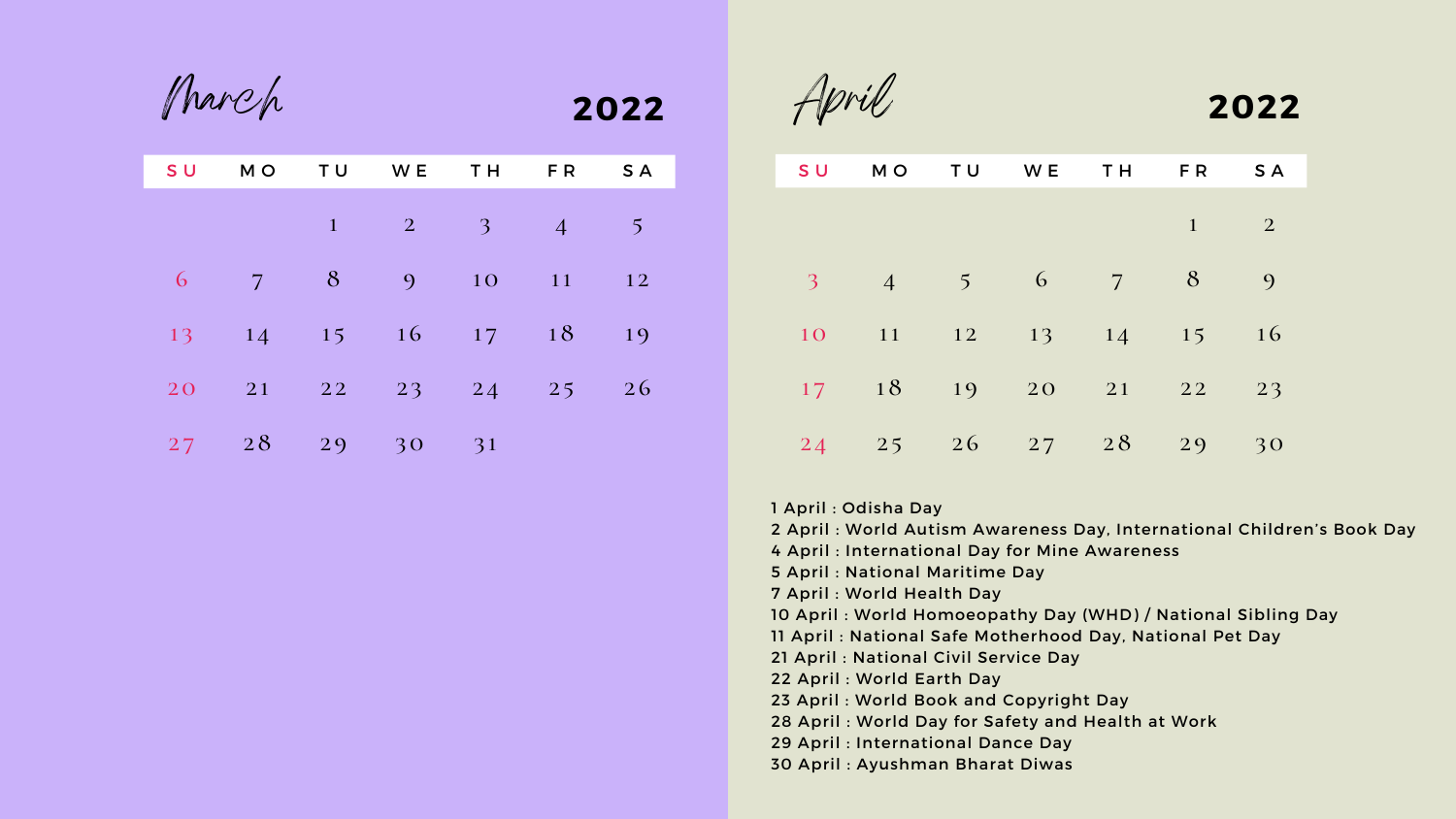| S U          |                                                  | MO TU WE |                                             | <b>TH</b> | F R               | S A            |
|--------------|--------------------------------------------------|----------|---------------------------------------------|-----------|-------------------|----------------|
| $\mathbf{1}$ | $\begin{array}{ c c c }\n\hline\n2\n\end{array}$ |          | $\begin{array}{cccc} 3 & 4 & 5 \end{array}$ |           | $6 \qquad \qquad$ | $\overline{7}$ |
| 8            | 9                                                |          | 10 11 12 13                                 |           |                   | 14             |
| 15           |                                                  |          | $16 \t 17 \t 18$                            |           | 19 20             | 21             |
|              |                                                  |          | 22 23 24 25 26 27 28                        |           |                   |                |
|              | 29 30                                            | 31       |                                             |           |                   |                |

May

| S U            | MO         | TU | W E                                                                                                                                                                                                                                           | TH.            | FR.            | S A             |
|----------------|------------|----|-----------------------------------------------------------------------------------------------------------------------------------------------------------------------------------------------------------------------------------------------|----------------|----------------|-----------------|
|                |            |    | $\mathbf{1}$                                                                                                                                                                                                                                  | $\sim$ 2       | $\overline{3}$ | $\vert 4 \vert$ |
| $\overline{5}$ | 6          | 7  | 8                                                                                                                                                                                                                                             | $\overline{9}$ | 10             | 11              |
| 12             | 13         | 14 | 15<br><b>Contract Contract Contract Contract Contract Contract Contract Contract Contract Contract Contract Contract Co</b><br>and the state of the state of the state of the state of the state of the state of the state of the state of th | 16             | 17             | 18              |
| 19             | 20         | 21 | 22                                                                                                                                                                                                                                            | 23             | $\boxed{24}$   | 25              |
| 26             | $27 \t 28$ |    | 29                                                                                                                                                                                                                                            | 30             |                |                 |

 27 

June

## **2022**

- May: International Labour Day or May Day, Maharashtra Day
- May: Press Freedom Day, World Laughter Day (first Sunday of May)
- May: World Asthma Day (First Tuesday of May)
- May: World Red Cross Day, World Thalassaemia Day
- [May:](https://www.careerindiainfo.in/mothers-day-significance-history-celebration/) Mother's Day (Second Sunday of May)
- May: National Technology Day
- May: International Day of Family
- May: Armed Forces Day (Third Saturday of May)
- May: International Day for Biological Diversity
- May: Commonwealth Day

 June : World Milk Day, Global Day of Parents June : World Environment day June : World Blood Donor Day June : Fathers day 3rd sunday [June](https://www.careerindiainfo.in/international-day-of-yoga-idy-theme-mascot/) : International Day of Yoga June : International Olympic Day, United Nations Public Service Day,

 June : World Food Safety Day June : World ocean day June : Anti Child Labour day June : World Wind Day International Widow's Day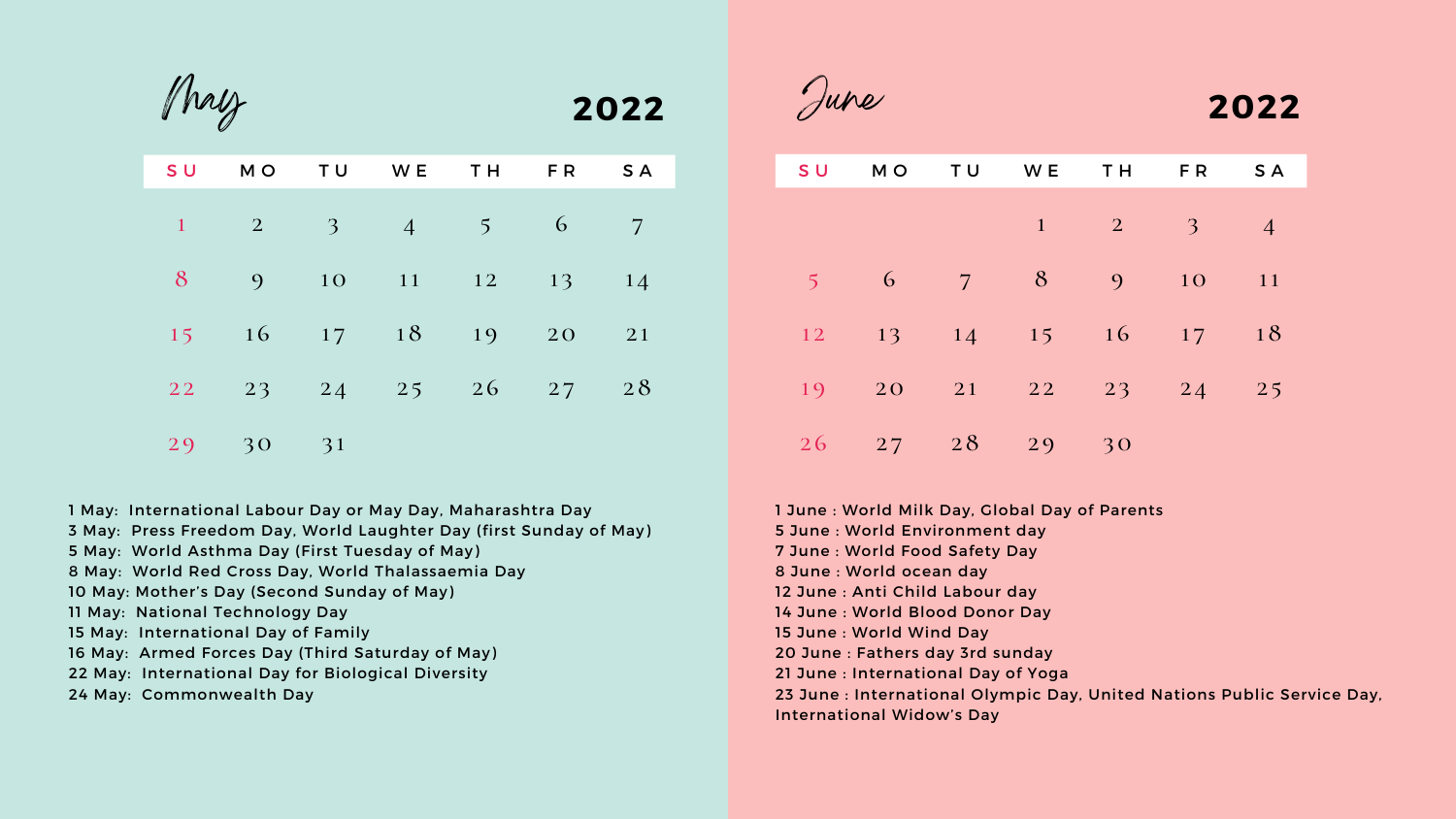| <b>SU</b>                | MO              | TU                                                      | W E                                                                | T H            | FR. | <b>SA</b>      |
|--------------------------|-----------------|---------------------------------------------------------|--------------------------------------------------------------------|----------------|-----|----------------|
|                          |                 |                                                         |                                                                    |                | 1   | $\overline{2}$ |
| $\overline{\mathcal{E}}$ | $\overline{4}$  | $\overline{5}$                                          | 6                                                                  | $\overline{7}$ | 8   | $\mathbf{Q}$   |
| 10                       | 11              | $\begin{array}{ c c c }\n\hline\n&\quad12\n\end{array}$ | 13<br><b>CONTRACTOR</b>                                            | 14             | 15  | 16             |
| 17                       | $\sim$ 18       | 19                                                      | 20                                                                 | 21 22          |     | 23             |
| 24                       | $\frac{25}{25}$ | $\overline{26}$                                         | $\begin{array}{ c c c c }\n\hline\n27 & 28 \\ \hline\n\end{array}$ |                | 29  | 30             |
| 31                       |                 |                                                         |                                                                    |                |     |                |

July

| S U            | M O          |                                                  | TU WE                      | <b>TH</b>                                                      | F R             | S A |
|----------------|--------------|--------------------------------------------------|----------------------------|----------------------------------------------------------------|-----------------|-----|
|                | $\mathbf{1}$ | $\begin{array}{ c c c }\n\hline\n2\n\end{array}$ | $\overline{\phantom{1}}$ 3 | $\overline{4}$                                                 | 5 <sup>1</sup>  | 6   |
| $\overline{7}$ | 8            | 9                                                | 10 <sup>7</sup>            | $\begin{array}{ c c c c }\n\hline\n& 11 & \hline\n\end{array}$ | $\overline{12}$ | 13  |
| 14             | 15           | 16                                               | $17 \t18$                  |                                                                | 19              | 20  |
| 21             | 22           | $\boxed{23}$                                     | $24$ $25$ $26$             |                                                                |                 | 27  |
| 28             | 29 30        |                                                  | 31                         |                                                                |                 |     |

 29 

| 2022 | August | 2022 |
|------|--------|------|
|      |        |      |

July : World Population Day

July : Paper Bag Day, National Simplicity Day

July : World Youth Skills Day

- July : World Day for International Justice
- July : Kargil Vijay Diwas (Kargil Victory Day)
- July : World Nature Conservation Day

July : International Tiger Day

July : International Friendship Day

 August : Friendship Day August : International Youth Day August : World Organ Donation Day August : Independence Day of India August : Krishna Janmashtami August : Sadbhavna Divas August : World entreprenuers day August : Raksha Bandhan August : Women's Equality Day

- 
- 
- 
- 
- 
- 
- 
- 

August : National Sports Day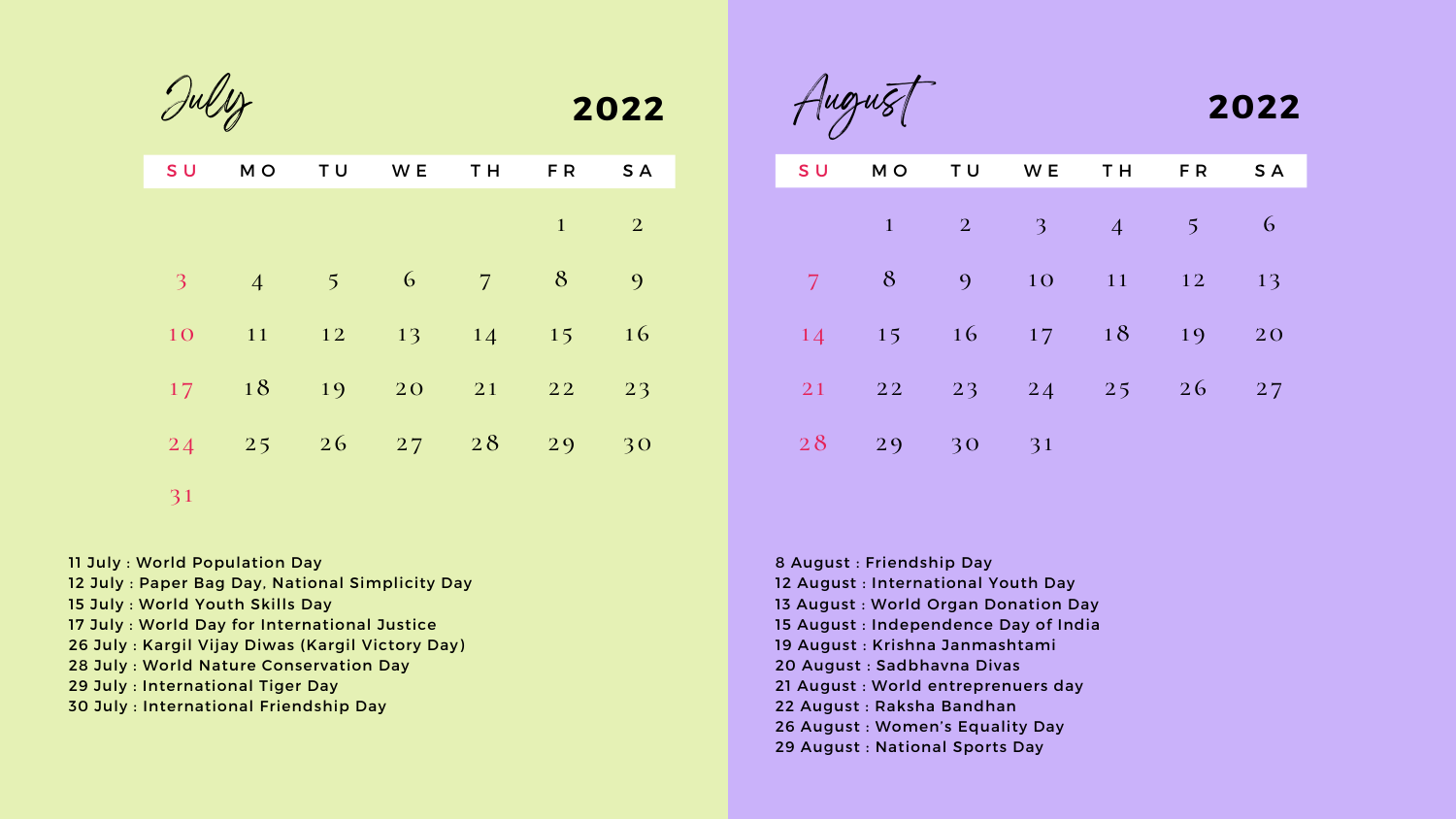| S U            | M O                     | TU | W E | T H              | FR.            | S A             |
|----------------|-------------------------|----|-----|------------------|----------------|-----------------|
|                |                         |    |     | $\mathbf{1}$     | $\overline{2}$ | $\overline{3}$  |
| $\overline{4}$ | 5 <sup>1</sup>          | 6  | 7   | 8                | 9              | 10              |
| 11             | 12<br><b>CONTRACTOR</b> | 13 | 14  | 15               | 16             | 17              |
| 18             | 19                      | 20 |     | $21 \t 22 \t 23$ |                | $\overline{24}$ |
| 25             | 26                      | 27 | 28  | 29               | 30             |                 |

September

| <b>SU</b>       | M O            | TU              | W E           | T H            | FR             | S A          |
|-----------------|----------------|-----------------|---------------|----------------|----------------|--------------|
|                 |                |                 |               |                |                | $\mathbf{1}$ |
| $\overline{2}$  | $\overline{3}$ | $\overline{4}$  | $\frac{1}{5}$ | $\overline{6}$ | $\overline{7}$ | 8            |
| 9               | 10             | 11              | 12            | 13             | 14             | 15           |
|                 | $16 \t 17$     | 18              | 19            | 20             | 21             | 22           |
| $2\overline{3}$ | $\boxed{24}$   | $\overline{25}$ | 26            | 27             | 28             | 29           |

| S U            | MO                      |
|----------------|-------------------------|
|                |                         |
|                |                         |
| $\overline{2}$ | $\overline{\mathbf{3}}$ |
| 9              | $\overline{10}$         |
| 16             | 17                      |
| 23             | $\overline{24}$         |
| 3 <sup>o</sup> | 31                      |

| 2022 | October | 2022 |
|------|---------|------|
|      |         |      |

September : World Coconut Day, Victory over Japan Day (USA)

- September : Teachers' Day (India), International Day of Charity
- September : International Literacy Day
- September : Rose Day (Welfare of Cancer patients)

September : World Contraception Day, European Day of Languages,

World Maritime Day

September : World Tourism Day

September : World Heart Day

 October: International Day for the Elderly, World Vegetarian Day, International Coffee Day October: Gandhi Jayanti, International Day of Non-Violence October: World Habitat Day (First Monday), World Animal Welfare Day October: World Teachers' Day October: World Mental Health Day, National Post Day October: International Girl Child Day October: World Students Day, Global Handwashing Day, Pregnancy and Infant Loss Remembrance Day, World White Cane Day (guiding the blind) October: World Food Day October: International Poverty Eradication Day October: Ekta Diwas (National Unity Day), Halloween